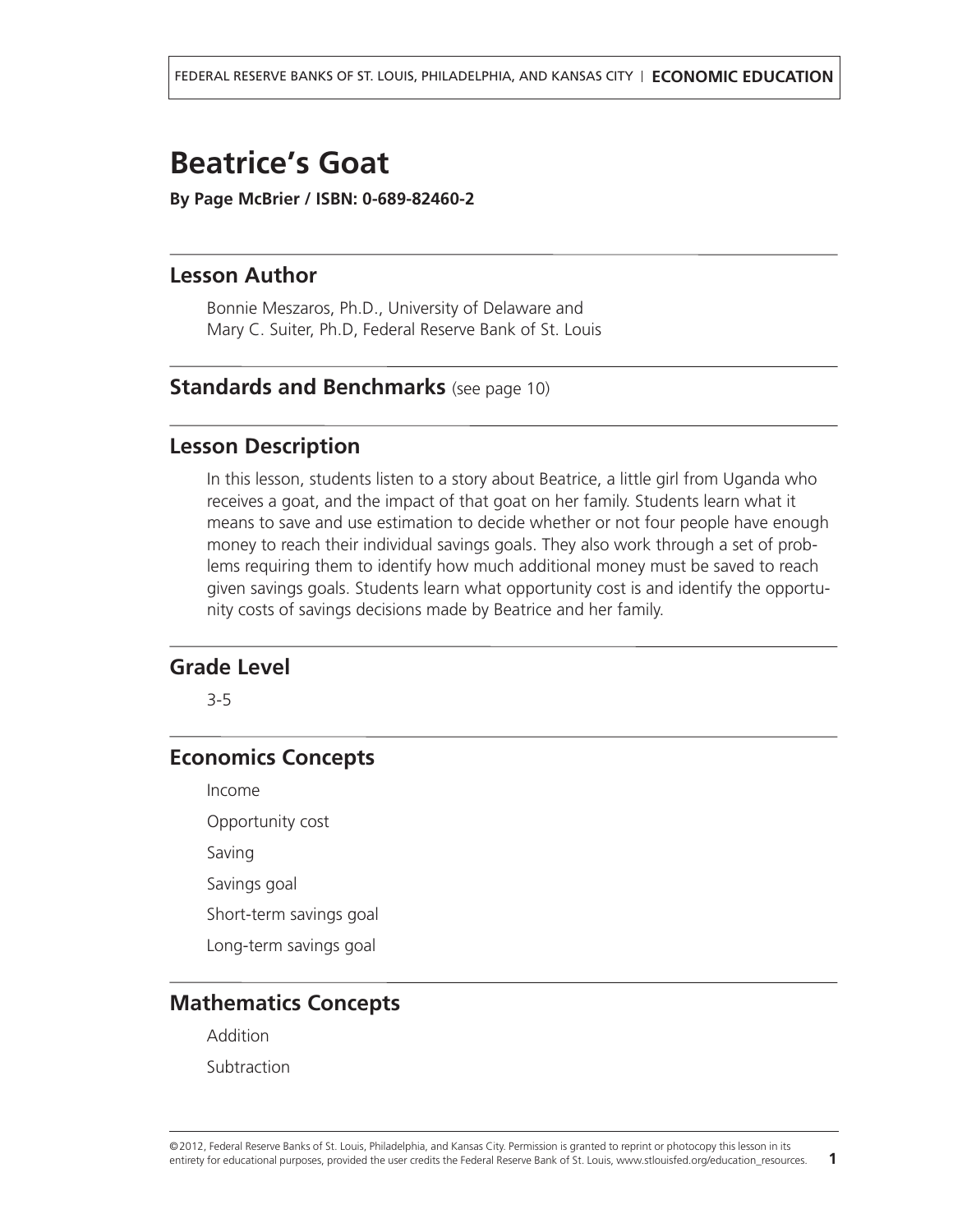Estimation

Problem solving

# **Objectives**

Students will

- define income, opportunity cost, saving, savings goal, and short-term and longterm savings goals;
- identify the opportunity cost of a decision;
- give an example of a savings goal; and
- explain the difference between long- and short-term savings goals.

## **Time**

60 minutes

# **Materials**

- *Beatrice's Goat* by Page McBrier (ISBN: 0-689-82460-2)
- Handouts 1, 2, and 3, one copy for each student
- One small jar
- Tokens (such as beans)

# **Procedure**

- 1. Tell students that you want to buy a new car. Your current car is 10 years old. Explain that you don't have enough money right now to buy a new car. Ask the students if they have ever wanted something but couldn't buy it because they didn't have enough money. Have students explain how they handled their problem. (*Answers will vary but students may say they went without, saved money until they had enough, or asked for a wanted item as a gift.*)
- 2. Point out that the students' solutions are good ones. Explain that you are leaning toward saving each month for your new car. Explain that **saving** means not spending money now and keeping that money to use in the future.
- 3. Explain that you have saved for things in the past. Tell students that you wanted a new pair of shoes. The price of the shoes was \$69.99. You didn't have \$69.99, so you decided to save. Your savings goal was \$69.99, enough to buy the shoes. You put some money aside each week and didn't spend it until you reached your goal. A **savings goal** is a good or service that you want to buy in the future.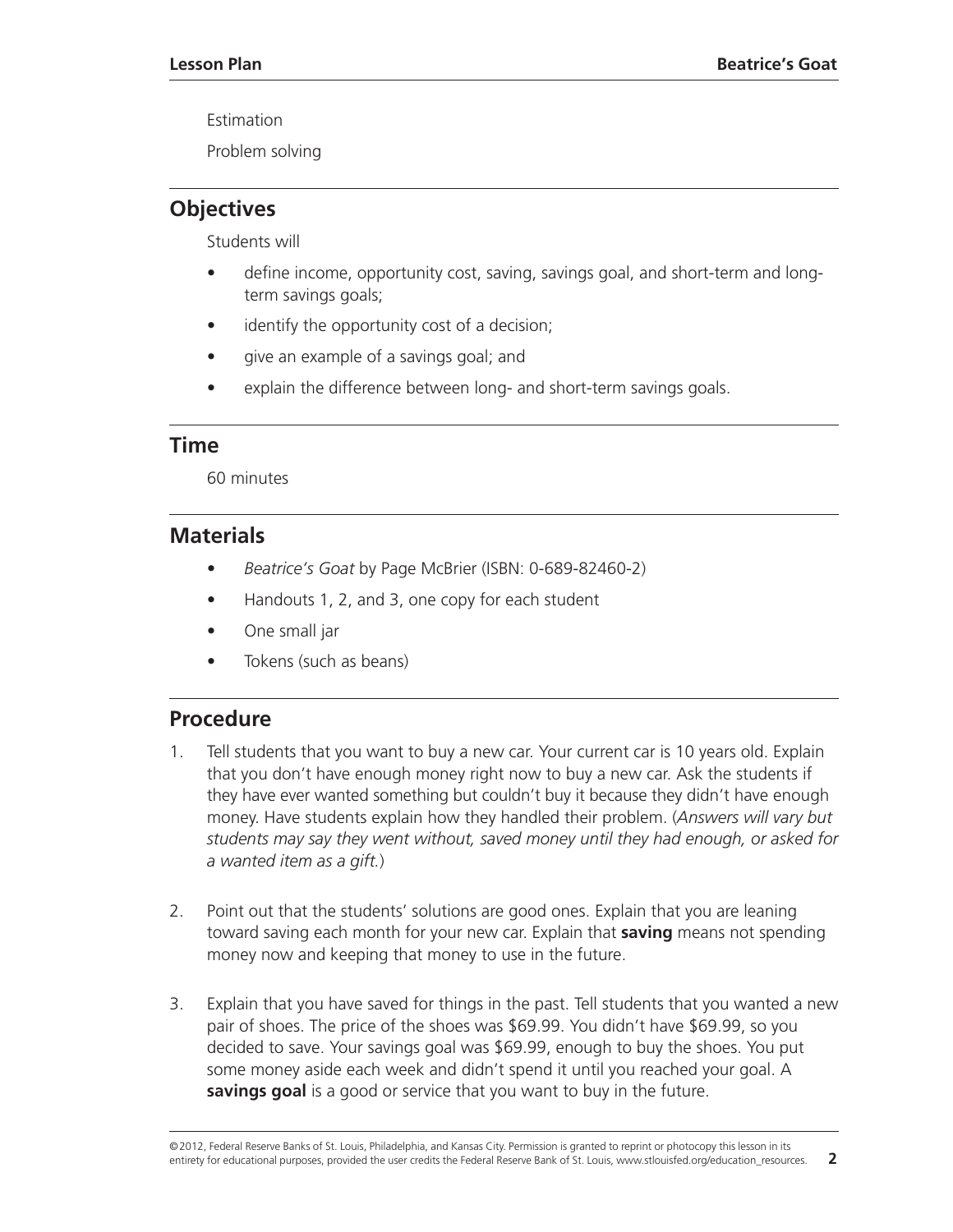- 4. Explain that saving for the shoes was a **short-term savings goal**. It was a relatively small amount of money, and it only took a few weeks for you to reach your goal. However, your new savings goal—a new car—is a **long-term savings goal**. A longterm savings goal involves a larger amount of money and requires a longer time to reach.
- 5. Tell students that they will listen to a story about a girl named Beatrice who didn't have enough money to get something she wanted very much. Ask students to listen for Beatrice's savings goal and how she achieved her goal.
- 6. Read the book, *Beatrice's Goat*. Discuss the following:
	- What did Beatrice yearn to do? (*Beatrice yearned to go to school.*)
	- Why couldn't Beatrice go to school? (*Beatrice's family didn't have the money to buy the uniform and books she needed to attend school.*)
	- How did the goat, Mugisa, help Beatrice's family? (*The goat's milk provided the family with nutrition, so they were healthier, and it also provided an income because the family sold the milk they didn't drink.*)
- 7. Explain that **income** is payment people earn for work that they do.
	- How did Beatrice earn income? (*Beatrice milked the goat and sold the milk.*)
	- What did Beatrice do with the coins that people paid her for the milk? (*She saved the coins in a small woven purse.*)
	- What was Beatrice's savings goal? (*Beatrice wanted to save enough to buy a new shirt for Moses and a warm blanket for the bed she shared with Grace.*)
	- What was Beatrice's mother's short-term savings goal? (*Beatrice's mother wanted to save enough money to pay for a uniform and books so Beatrice could go to school.*)
	- What was Beatrice's mother's long-term savings goal? (*Beatrice's mother wanted to build a house with a steel roof that didn't leak when it rained.*)
	- Beatrice named the goat Mugisa because it means luck. Was this a good name for the goat? Explain. (*Yes, the goat brought good luck to the family. By selling the goat's milk, the family was able to save enough money to buy a uniform and books for Beatrice to go to school and to build a new house.*)
- 8. Distribute a copy of *Handout 1: Estimation* to each student. Read the instructions and allow time for students to complete the worksheet individually, with a partner, or as a class. Review student answers. (*Josh: No; Tina: Yes; Sam: Yes; Chantelle: No.*) Ask students to explain their procedures for estimating.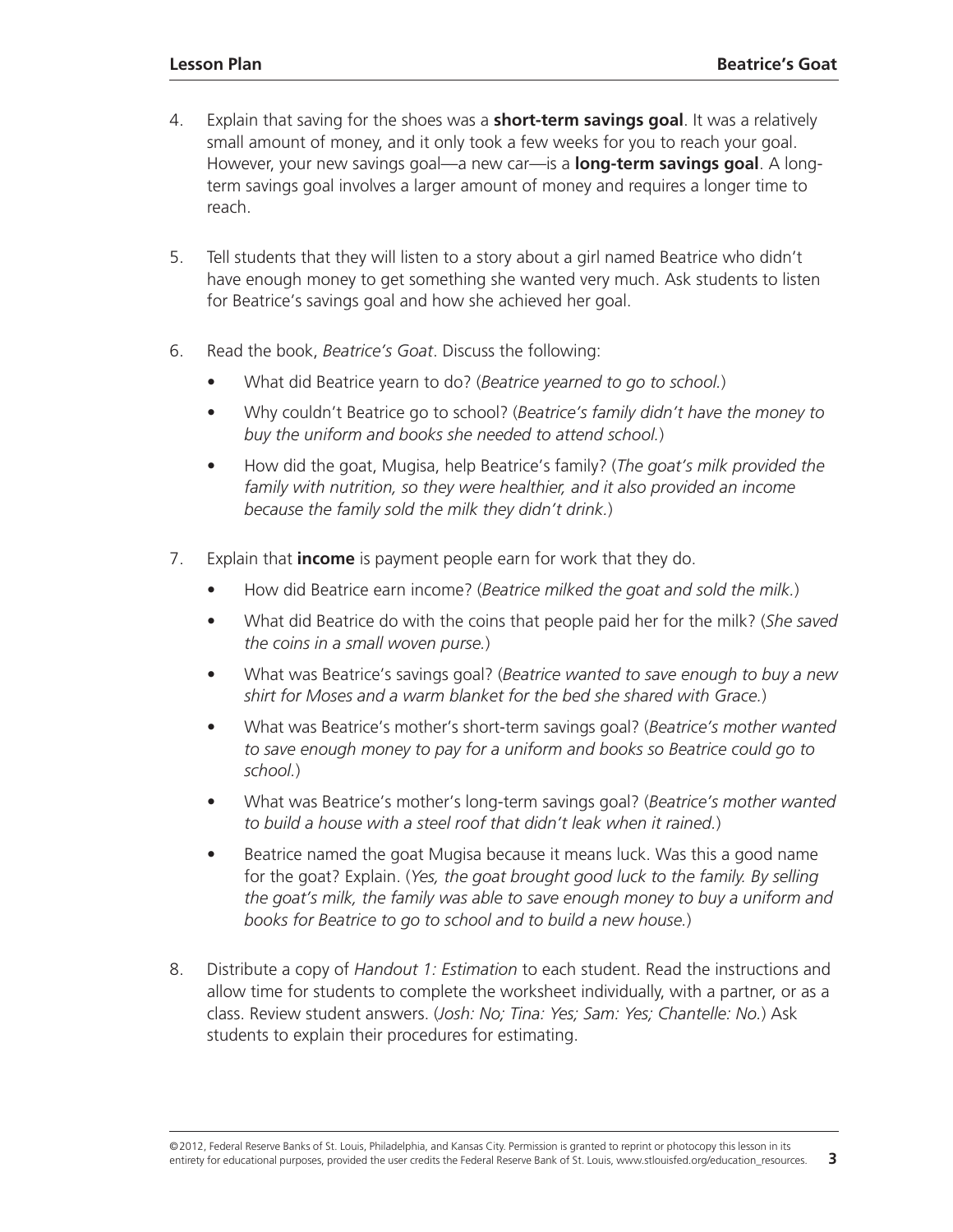- 9. Remind students that there are several ways to solve math problems. On the handout they just completed, they used addition and estimation skills to determine if enough money had been saved. Explain that student will use subtraction on the next handout to determine how much more money must be saved to meet the savings goals noted.
- 10. Distribute a copy of *Handout 2: How Much More?* to each student. Read the instructions and allow time for students to complete the worksheet. Review student answers. (*Teddy bear: \$9.33; Yo-yo: \$8.43; Toy airplane: \$12.94.*). Ask students to explain their procedures for determining answers.
- 11. Explain that students will now have an opportunity to set their own savings goal for the class. List three activities on the board such as a popcorn party, watching a video, and an extra outdoor recess.
- 12. Explain that students will have to vote for the one activity they would most like to do. Remind students that they may vote only once. Allow students to vote. Circle the activity that receives the most votes.
- 13. Explain that this activity is the class's savings goal and that they will have an opportunity to earn and save in order to have the activity. Display a small jar. Explain that to earn the activity, the class must fill the jar. Students will be rewarded with beans (or other small tokens) for good behavior. Generate a list of good behaviors for which the students can be paid. These might include following class rules or receiving compliments for behavior from teachers in the hallways, lunchroom, or during special classes.
- 14. Explain that each time students complete one of the behaviors on the list, a small handful of beans will be added to the jar as payment. When the jar is full, the students will have saved enough beans to earn their chosen activity.
- 15. Review the following with the students:
	- What is the class's savings goal? (*The class's saving goal is to save enough beans to earn the activity they voted for as their first choice.*)
	- How will the class reach their savings goal? (*The class will earn a small handful of beans each time they practice agreed-upon behaviors.*)
- 16. Ask the students to determine what the class gave up when it selected the activity that received the most votes. (*They gave up their second choice.*) Point out that by choosing the activity that received the most votes, students lost the opportunity to do their second choice. The second choice was the cost of getting their first choice. Explain that what is given up to get the first choice is called the **opportunity cost**. Opportunity cost is the highest-valued alternative given up when a decision is made; it is your second choice.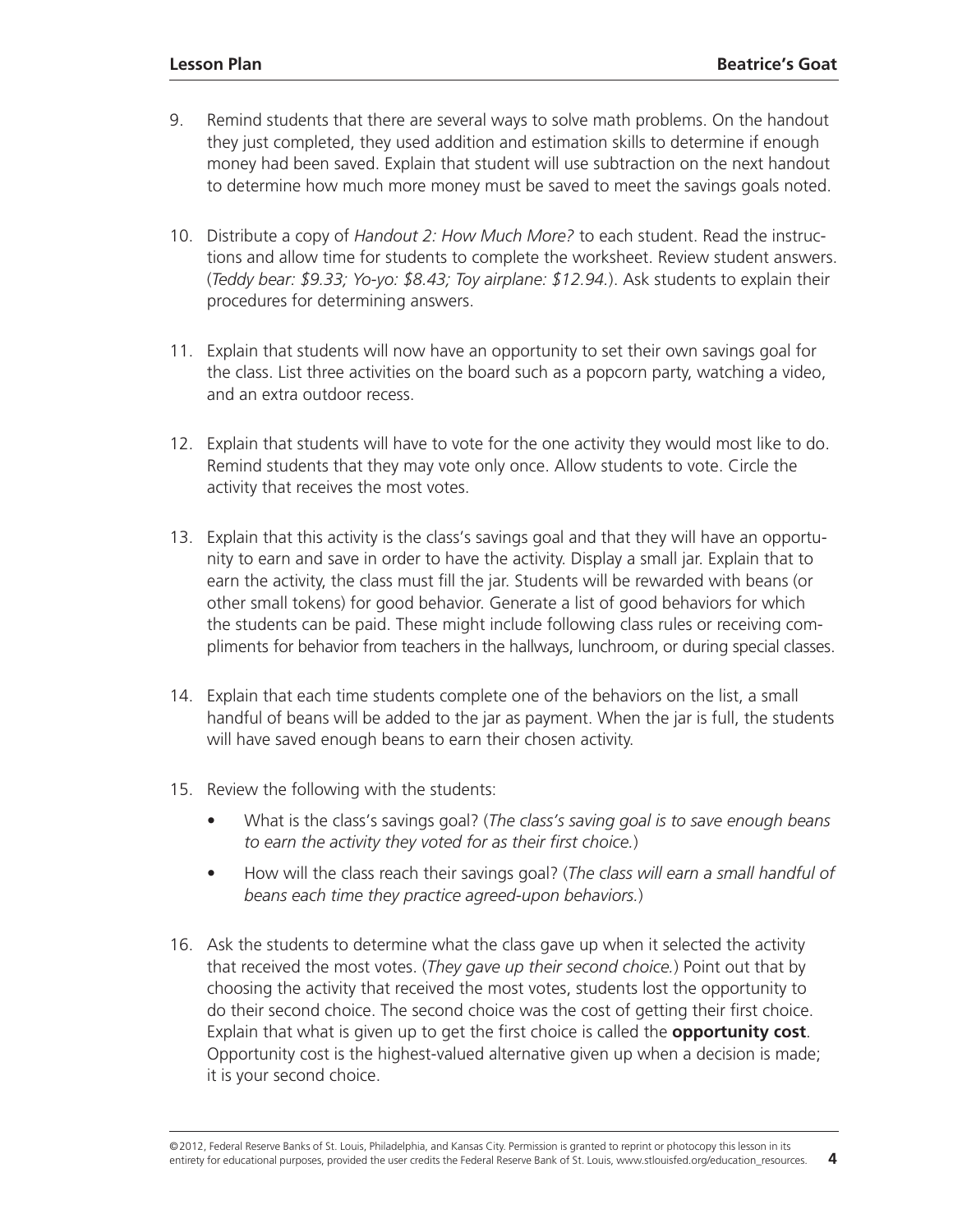- 17. Give students an example. Tell them that you had to decide how to use an hour of time. You could have read a book, gone shopping, or gone to the gym. You didn't have enough time to do all three because you had limited time. You decided to read a book. Your opportunity cost was going to the gym because that was your second choice; it was what you would have done had you not decided to read the book.
- 18. Ask students what they would choose to do if there were an extra 30 minutes of recess: Would they play soccer or run races? Ask a student to share his or her choice and his or her opportunity cost. Allow other students to share.
- 19. Ask students to share examples of choices they have made, tell why they had to make a choice, and identify the opportunity cost.
- 20. Remind the students that Beatrice and her family made choices. Discuss the following:
	- What was the opportunity cost for Beatrice's family of saving coins? (*The family didn't use the money to buy things they needed or wanted immediately.*)
	- What was the opportunity cost of using the savings for Beatrice's uniform and books? (*The family's opportunity cost was the blanket for the bed, a new shirt for Moses, and having to save longer for a new house.*)

# **Closure**

- 21. Review the key concepts in the lesson by asking the following questions:
	- What is income? (*Income is payment people receive for work they do.*)
	- How do people earn income? (*People earn income by working.*)
	- What is saving? (*Saving is not spending money now and keeping that money to use in the future.*)
	- What is a savings goal? (*A savings goal is a good or service that you want to buy in the future.*)
	- What have you saved for? (*Answers will vary but may include games, toys, books, movies, or candy.*)
	- How are short- and long-term savings goals different? (*Usually short-term savings goals cost less and can be reached in a shorter time than long-term savings goals.*)
	- Give an example of a short-term savings goal for you. (*Answers will vary but may include candy, a movie ticket, or a small toy.*)
	- Give an example of a long-term savings goal for you. (*Answers will vary but may include a video game system, a movie on DVD, or money to spend on vacation.*)
	- What is opportunity cost? (*Opportunity cost is the highest-valued alternative given up when a decision is made; it is your second choice.*)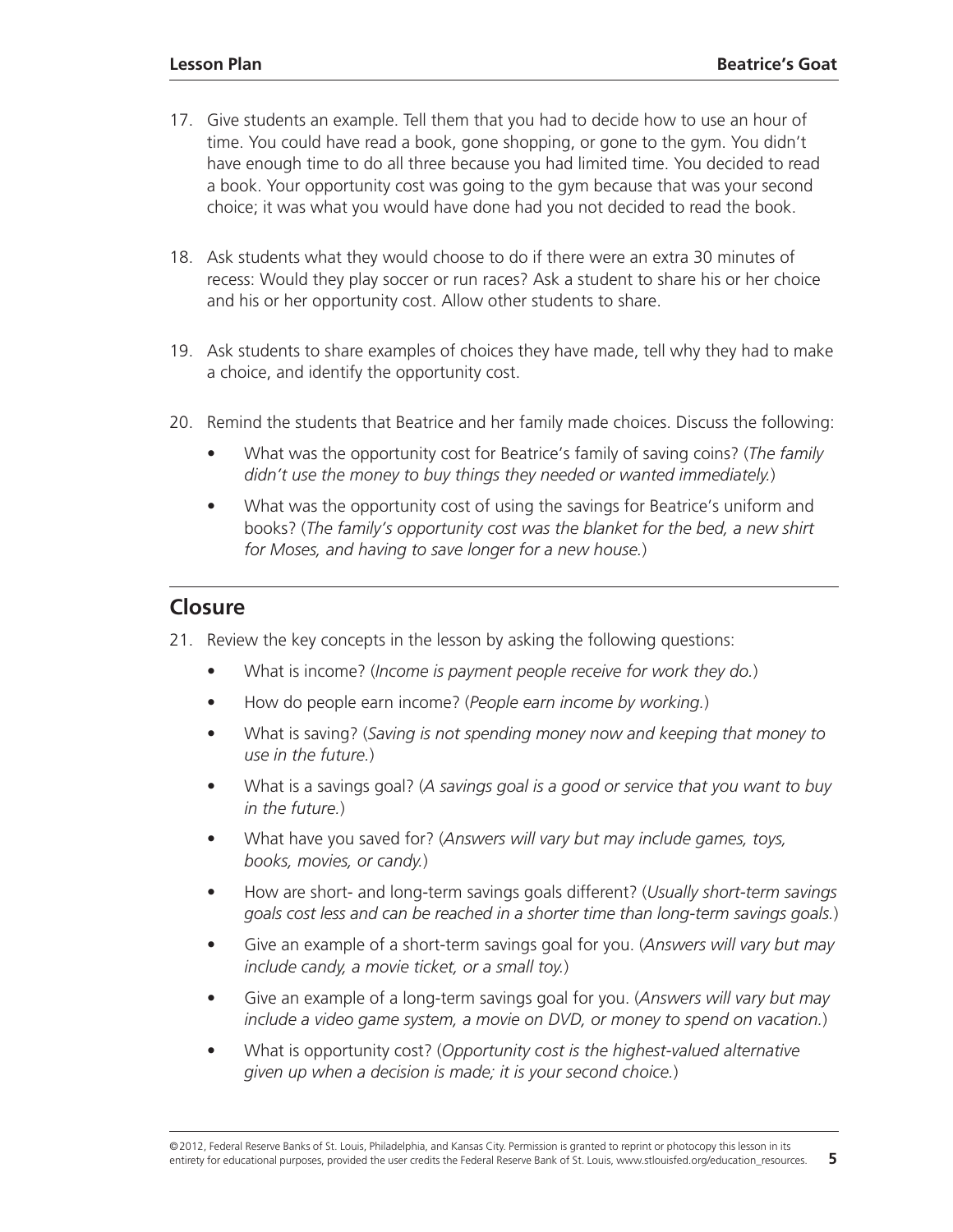- What is the opportunity cost of saving? (*The opportunity cost of saving is the things that you don't buy now.*)
- On Friday night, you could spend the night with a friend or go for pizza and a movie with your family. What would you choose to do? (*Answers will vary.*)
- What would your opportunity cost be? (*If they choose to spend the night with a friend, the opportunity cost is pizza and a movie. If they choose pizza and a movie, their opportunity cost is spending the night with a friend.*)

# **Assessment**

22. Distribute a copy of *Handout 3: Savings Goal Assessment* to each student. Allow time for students to complete the activity. Review student answers.

#### Handout 3: Savings Goal Assessment—Teacher Answer Key

- 1. *Students will circle either the book or movie DVD.*
- 2. *The opportunity cost is the item not circled.*
- 3. *\$18.95*
- 4. *\$7.63*
- 5. *4 weeks*
- 6. *Answers will vary.*
- 23. **Optional activity:** Explain to students that the book *Beatrice's Goat* is based on a true story. Heifer International is a charitable organization that donates livestock to poor communities around the world. Have students determine an amount of money they would like to donate to Heifer International. This would be their savings goal. Help them determine a way they could earn and save enough money to reach this goal.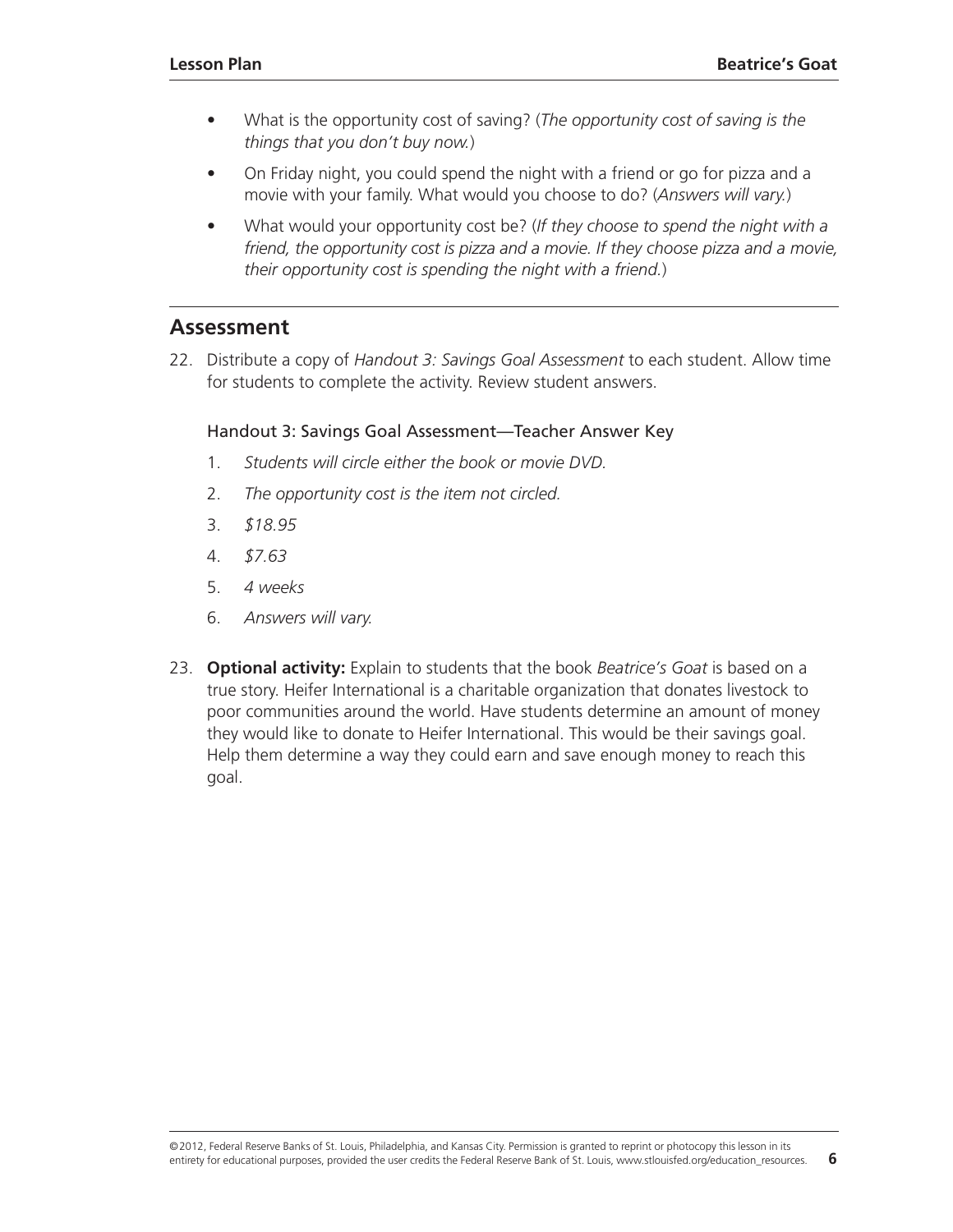# **Handout 1: Estimation**

Directions: Use estimation to determine if each student has enough saved to reach his or her savings goal.

| <b>Student</b> | <b>Savings goal</b> | <b>Amount saved</b>         | <b>Enough saved?</b>       |
|----------------|---------------------|-----------------------------|----------------------------|
| Josh           | \$20.00             | \$8.96<br>\$10.02           | $\Box$ No<br>$\square$ Yes |
| Tina           | \$15.00             | \$0.79<br>\$3.00<br>\$11.51 | $\square$ Yes<br>$\Box$ No |
| Sam            | \$10.00             | \$4.25<br>\$5.50<br>\$0.75  | $\square$ Yes<br>$\Box$ No |
| Chantelle      | \$25.00             | \$7.96<br>\$12.59<br>\$2.99 | $\square$ Yes<br>$\Box$ No |

Directions: Work with a partner. Create a similar estimation problem in the chart below. Exchange with your neighbors. Use estimation to solve your neighbor's problem.

| <b>Student</b> | <b>Savings goal</b> | <b>Amount saved</b> | <b>Enough saved?</b> |
|----------------|---------------------|---------------------|----------------------|
|                |                     |                     | $\Box$ Yes $\Box$ No |
|                |                     |                     |                      |
|                |                     |                     |                      |
|                |                     |                     |                      |
|                |                     |                     |                      |
|                |                     |                     |                      |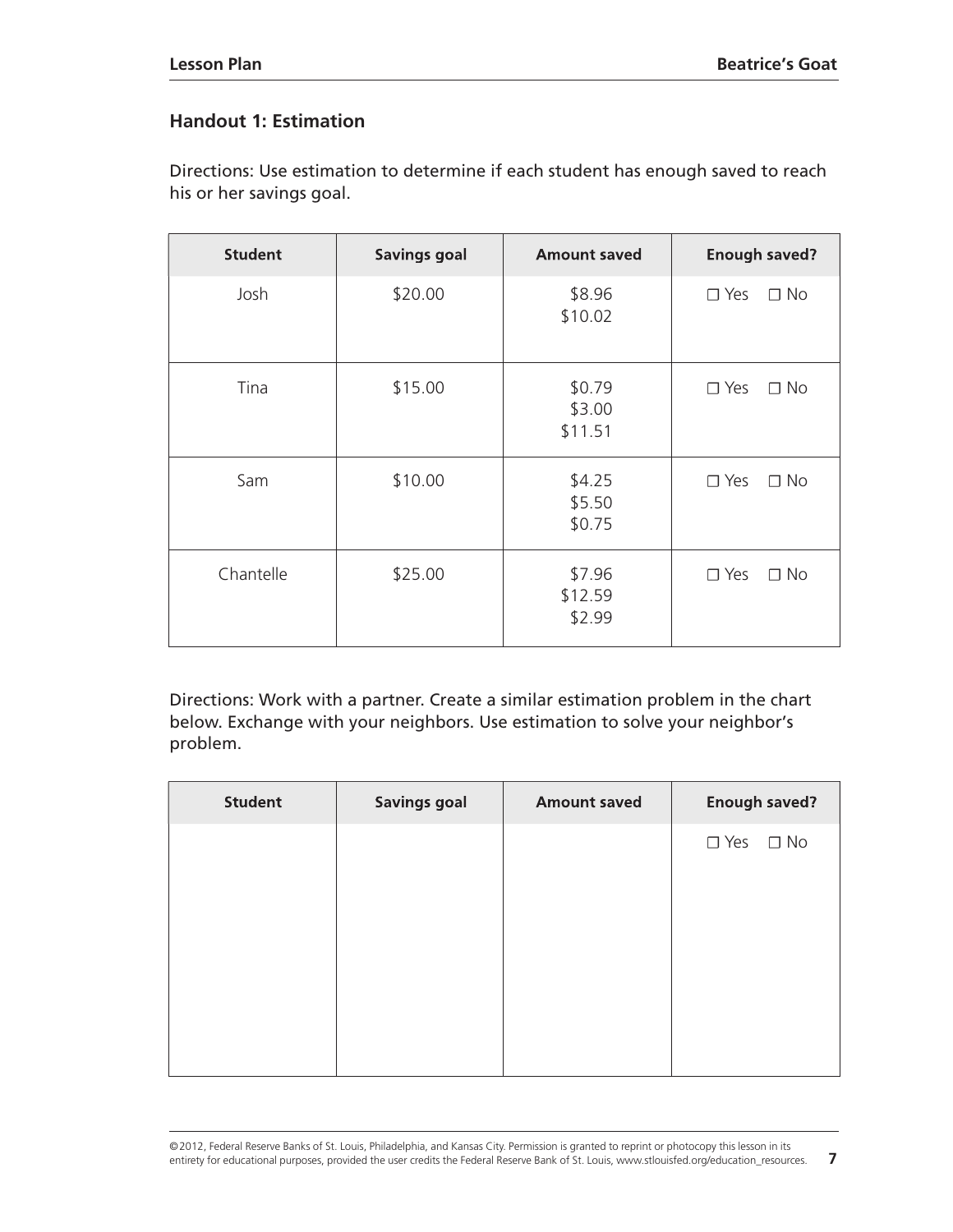## **Handout 2: How Much More?**

| <b>Savings goal</b>            | <b>Amount saved</b> | <b>Amount needed</b> |
|--------------------------------|---------------------|----------------------|
| <b>Teddy bear</b><br>\$15.78   | \$6.45              |                      |
| Yo-yo<br>\$9.32                | \$0.89              |                      |
| <b>Toy airplane</b><br>\$25.96 | \$13.02             |                      |

Directions: Determine how much more must be saved to meet each savings goal.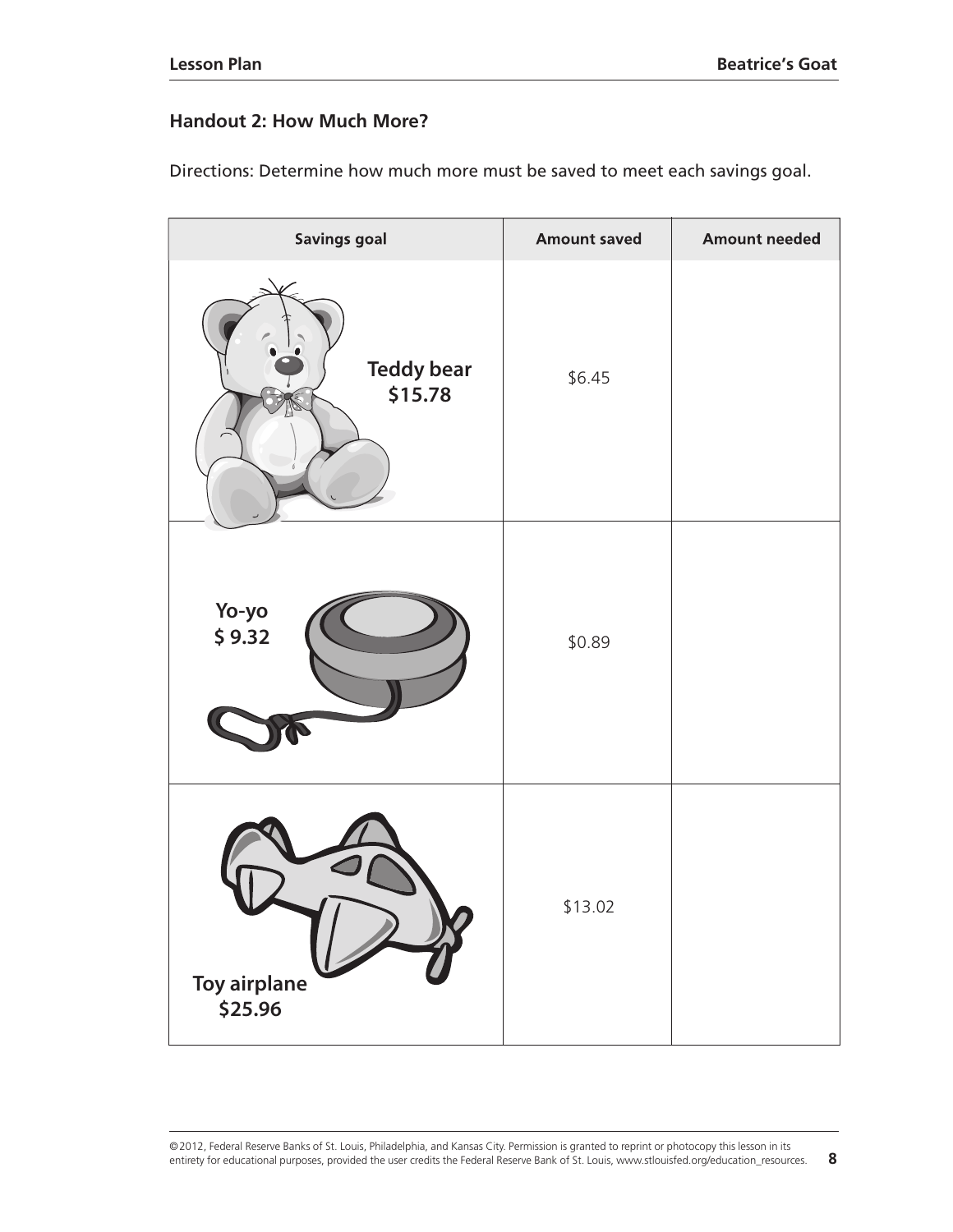#### **Handout 3: Savings Goal Assessment**



- 1. Circle the item you would like to have.
- 2. What is the opportunity cost of your choice? \_\_\_\_\_\_\_\_\_\_\_\_\_\_\_\_\_\_\_\_\_\_\_\_\_\_\_\_\_\_\_\_
- 3. What is your savings goal? \_\_\_\_\_\_\_\_\_\_\_\_\_\_\_\_\_\_\_\_\_\_\_\_\_\_\_\_\_\_\_\_\_\_\_\_\_\_\_\_\_\_\_\_\_\_\_\_\_\_
- 4. If you have \$11.32, how much more do you need to reach your savings goal? Show how you reached your answer.
- 5. If you save \$2.00 each week, how long will it take you to reach your savings goal? Show how you reached your answer.
- 6. Write a sentence describing a long-term savings goal for you, and explain why this is a long-term savings goal.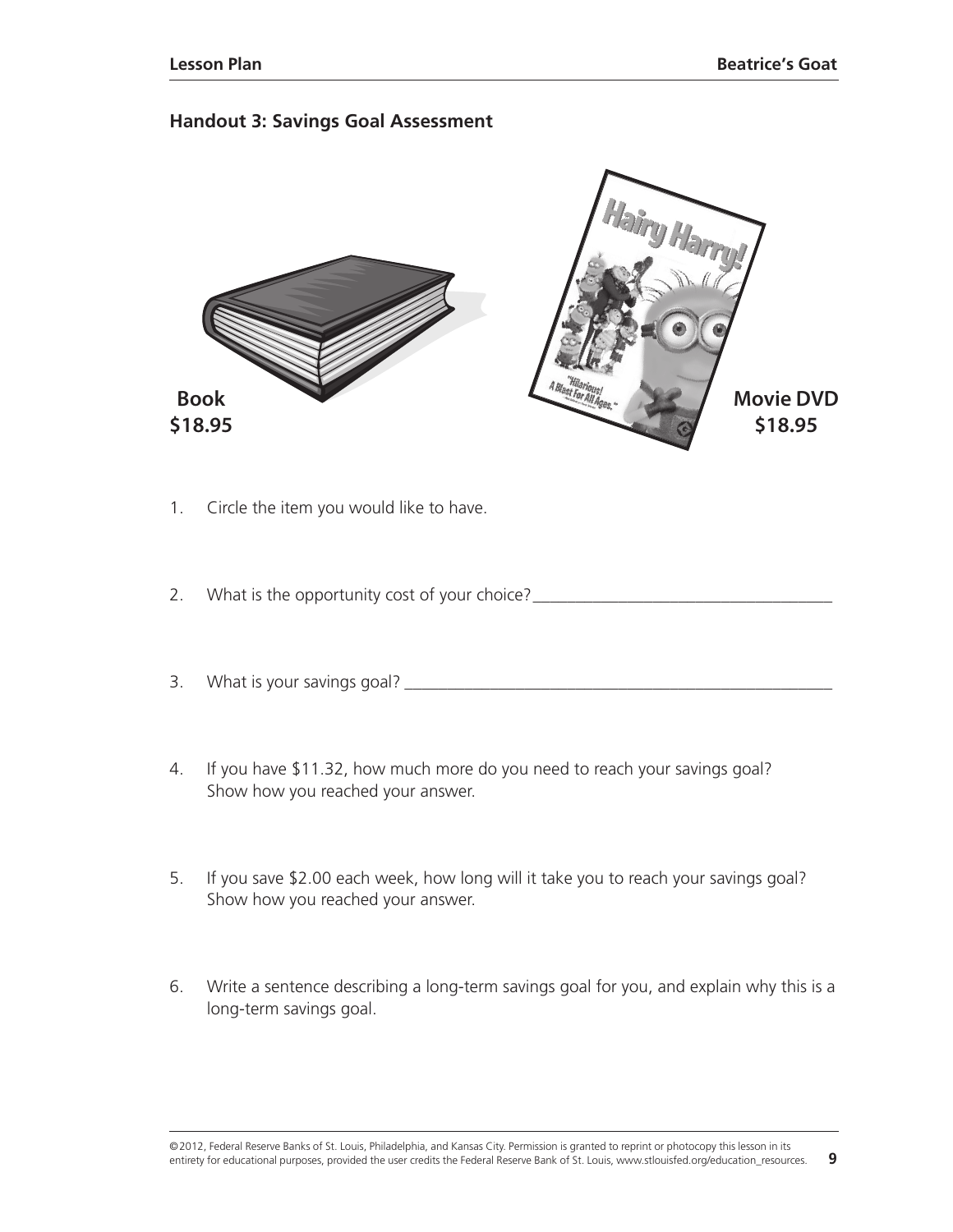# <span id="page-9-0"></span>**Standards and [Benchmarks](#page-0-0)**

# **National Content Standards in Economics**

Standard 1: Productive resources are limited. Therefore, people cannot have all the goods and services they want; as a result, they must choose some things and give up others.

- Benchmark 1, Grade 4: People make choices because they can't have everything they want.
- Benchmark 5, Grade 4: The opportunity cost of an activity is the value of the best alternative that would have been chosen instead. It includes what would have been done with the money spent and the time and other resources used in undertaking the activity.

Standard 10: Institutions evolve and are created to help individuals and groups accomplish their goals. Banks, labor unions, markets, corporations, legal systems, and not-for-profit organizations are examples of important institutions. A different kind of institution, clearly defined and enforced property rights, is essential to a market economy.

**Benchmark 2, Grade 4:** Saving is the part of income not spent on taxes or consumption.

Standard 13: Income for most people is determined by the market value of the productive resources they sell. What workers earn primarily depends on the market value of what they produce.

• Benchmark 2, Grade 4: People can earn income by exchanging the use of their labor (physical or mental work) for wages or salaries.

# **National Standards in Personal Finance**

Saving and Investing Overall Competency: Implement a diversified investment strategy that is compatible with personal goals.

- Statement 1, Grade 4: People save for future financial goals.
- Statement 2, Grade 4: Every saving decision has an opportunity cost.

# **Common Core State Standards, English Language Arts, Grades 2-4**

Reading: Literature

• Key Ideas and Details

RL.2.1, RL.3.1, RL.4.1: Refer to details and examples in a text when explaining what the text says explicitly and when drawing inferences from the text.

RL.2.2, RL.3.2, RL.4.2: Determine a theme of a story, drama, or poem from details in the text; summarize the text.

RL.2.3, RL.3.3, RL.4.3: Describe in depth a character, setting, or event in a story or drama, drawing on specific details in the text (e.g., a character's thoughts, words, or actions).